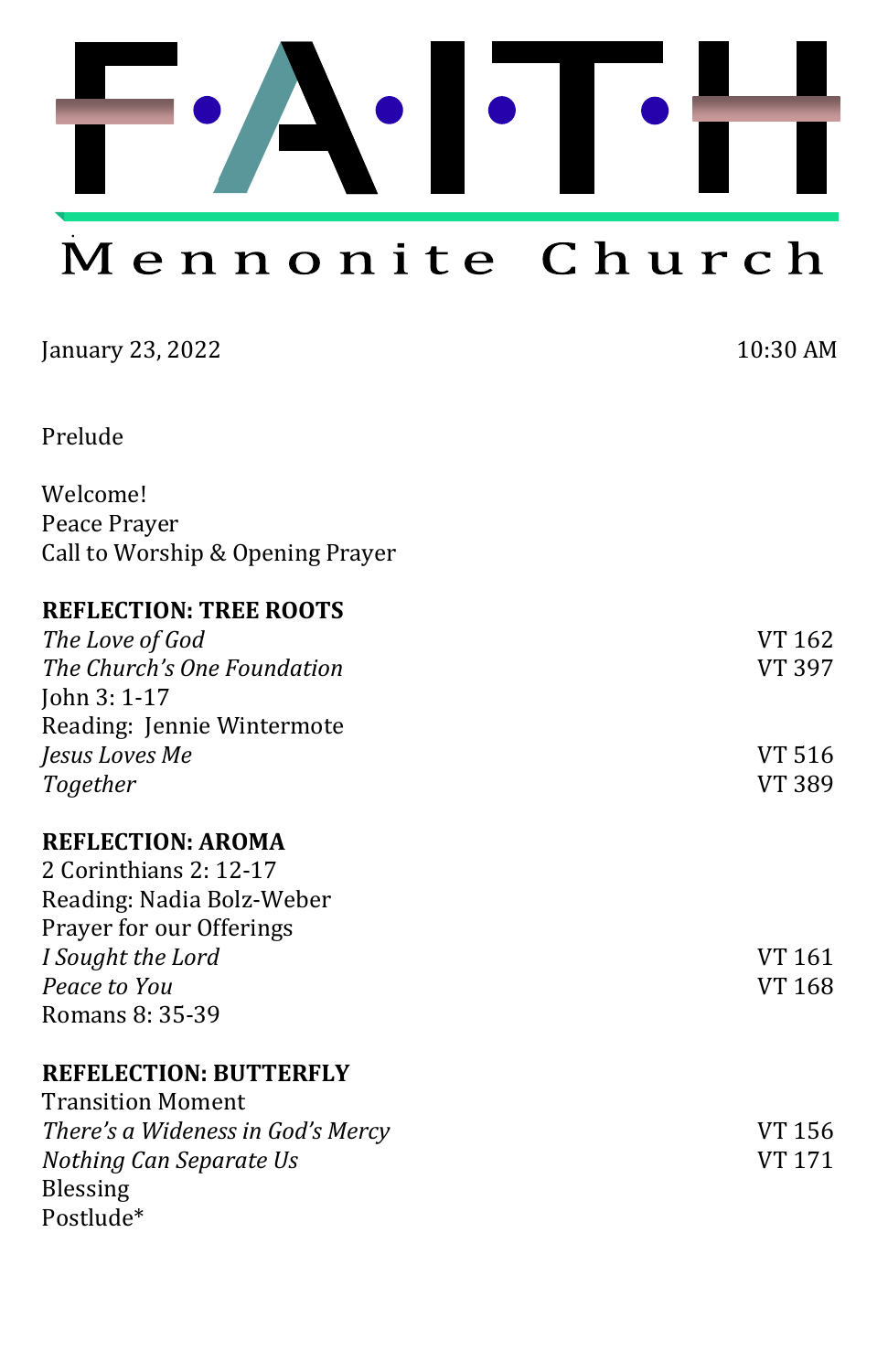#### VT = Voices Together STJ = Green Song Book STS = Purple Song Book CCLI License #: 2009481 ONE LICENSE #739073-A

\**This service is streamed live. There will be a pause while the stream is switched from the public to the unlisted (private) stream for our congregational sharing and prayer.*  **If you are unable to stand please remain seated. Announcements etc. will be brought during the unlisted stream.**

### **WORSHIP PARTICIPANTS**

| Worship Leader Pastor Kristine |  |
|--------------------------------|--|
| Song Leader Tom Gaeddert       |  |
| Accompanists Lisa Schmidt      |  |
|                                |  |

| BroadcastingMeleLani Llanes |  |
|-----------------------------|--|
|                             |  |
|                             |  |
|                             |  |
|                             |  |

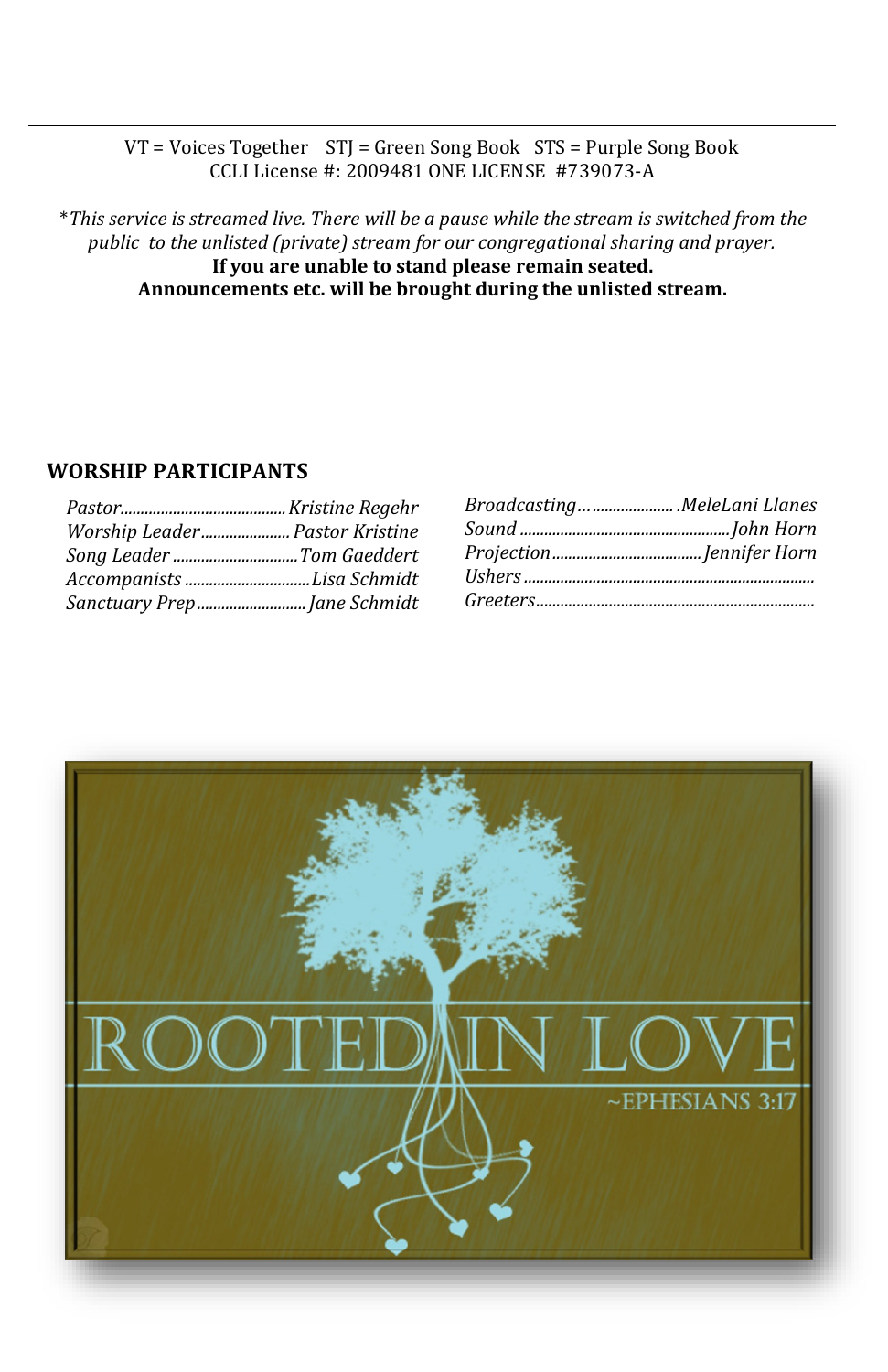| <b>Welcome</b> to Faith                        | <b>OUR MISSION STATEMENT</b>                                                               |
|------------------------------------------------|--------------------------------------------------------------------------------------------|
| Mennonite Church. We are glad you<br>are here. | As followers of Jesus Christ, our<br>mission is to<br>- Worship together as a community of |
| <b>Please</b> wear a mask during worship       | faith,                                                                                     |
| and singing.                                   | - Invite everyone to share the gift of                                                     |
| If you need a listening assistance             | God's love,                                                                                |
| device or a large print bulletin,              | - Nurture each other in the faith,                                                         |
| please ask an usher.                           | - Serve others in the spirit of Christ,                                                    |
| There are a few *quiet* craft items on         | and                                                                                        |
| the back table of the sanctuary that           | - Proclaim His way of peace, justice                                                       |
| can be used during worship.                    | and reconciliation.                                                                        |

T

## *FAITH FAMILY NEWS*

**TODAY** (around 11:30) will be the Annual Business Meeting. The meeting will be held via ZOOM. (IF you have questions please let us know.) Church Leadership will provide an overview of the past year, via the Annual Report. We welcome questions and concerns regarding information in the Annual Report. There will be opportunity to ask questions at the meeting. We will be 'testing out' the five-finger consensus process for adoption of the 2022 Faith Mission Plan.

**CAREGIVER SUPPORT GROUP** will not meet this month because of the high incidence of COVID cases and exposures in Harvey County right now. Please feel free to call/text Verda Deckert (316-283-3293) with needs or other communication.

**A COUPLE OF REMINDERS:** 1. Climate Control in the areas of use. If you are needing a meeting area temperature adjusted, please let the office know. The areas are set to meet the needs of the majority. 2. Lighting of the sanctuary. We are trying to make it so that the projection is easy to read during the worship service. If you have a question about lighting, please ask at the sound/projection booth before changing the light configuration.

**THE OPTIONAL SESSIONS** to help us prepare for the Second Reading of our inclusion proposal are coming together.

- Monday January 24 at 7 PM "How do we at FMC have difficult conversations with compassionate accountability?" follow up conversation to the webinar that was presented on 1/19.
- Wednesday January 26 @ 6: 30 PM, Bible study on homosexuality: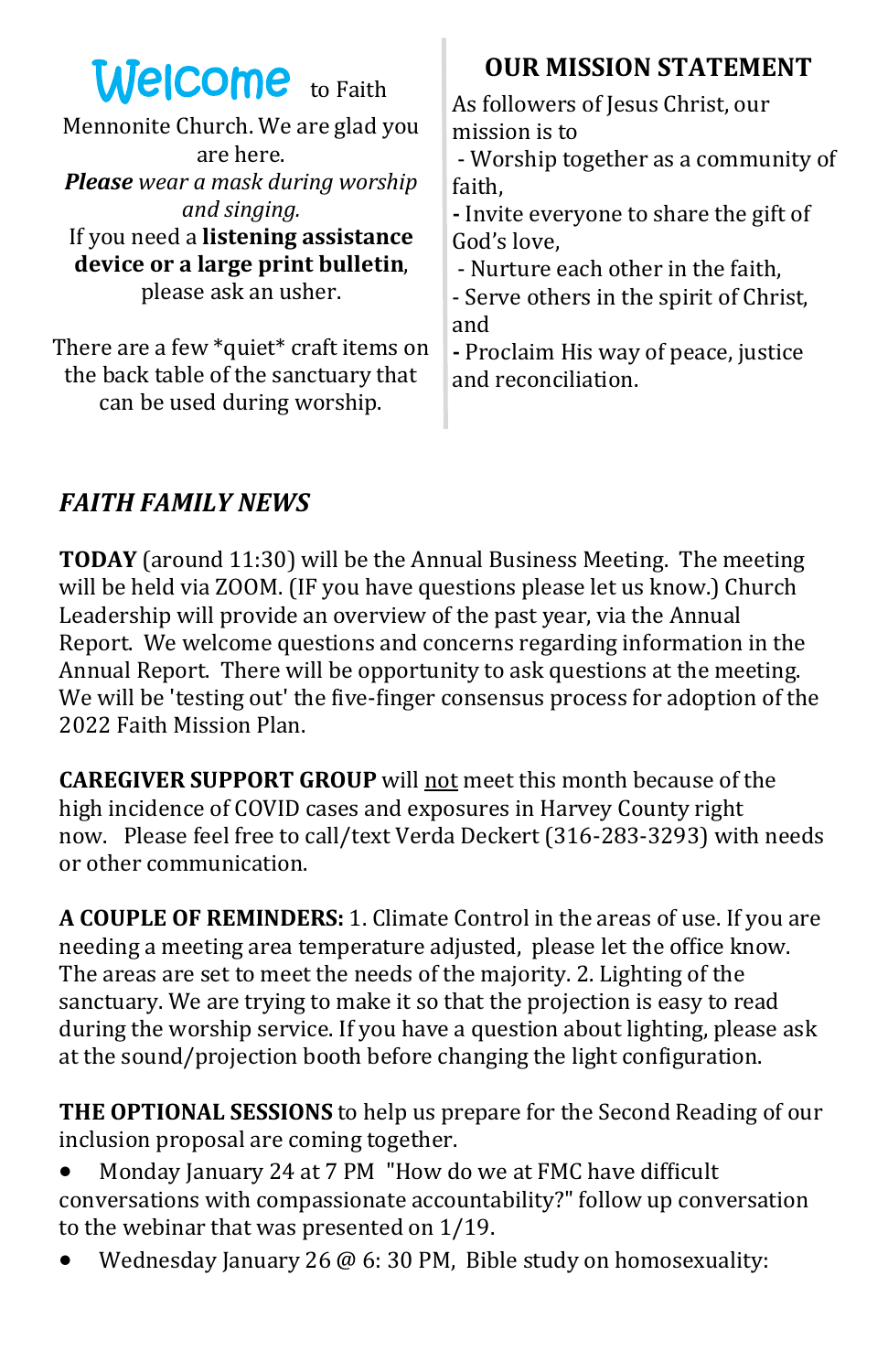Christians have reached different conclusions. How and why?

• (date TBA) What do the letters mean? LGBTQIA+ Other resources are available: Books from our library are on the long table (opposite the credenza) in the foyer. Links to videos and websites will be sent via church email soon. If you don't use email, please call or come to the church office and we will help connect you.

**GIVE THANKS** for WDC's relationships with other organizations and institutions, and pray that these partnerships would extend God's healing and hope in the world.

# **OTHER AREA EVENTS**

**LIFE ENRICHMENT** at Bethel College has been canceled for spring 2022, due to ongoing health and safety concerns. Organizers hope to resume Life Enrichment in fall 2022.

**TODAY** (Sun., Jan. 23) – Bethel College Music Department Honors Recital, 4 p.m., Administration Building chapel, featuring freshman, sophomore and junior vocal and instrumental students who performed exceptionally during the fall 2021 semester. *Current Bethel COVID protocols require masking indoors regardless of vaccination status.*

**SATURDAY, JANUARY 29** – Kauffman Museum annual Kansas Day event, "Famous Kansans," noon-4 p.m. (with food trucks in the museum parking lot starting at 11:30 a.m.), *museum and grounds*. Along with activities inside and outside the museum, there will be presentations on Gordon Parks (Kirk Sharp, director of the Gordon Parks Museum), Blackbear Bosin (Erin Raux, director of the Mid-America All-Indian Center) and William Allen White (Bev Buller, author and retired educator). For more information, see the Kauffman Museum Facebook page or [kauffmanmuseum.org.](http://kauffmanmuseum.org) *Current Bethel COVID protocols require masking indoors regardless of vaccination status.*

**SATURDAY JANUARY 29 –** Guest recital with Gjergji Gaqi, piano, from Tyler (Texas) Junior College, 7 p.m., Administration Building chapel at Bethel College. *Current Bethel COVID protocols require masking indoors regardless of vaccination status.*

**FRIDAY, FEBRARY 11,** guest recital with Bethel College Professor Emeritus of Music Don Kehrberg, oboe

**NEW HOPE SHELTER** will be hosting a Volunteer Training day on Thursday, January 27th, 2022 from 7pm to 8:30pm. Our volunteer shift hours are as follows: 5pm to 11pm daily. If you know anyone who is interested in signing up for volunteer training, please send me their name, telephone number, and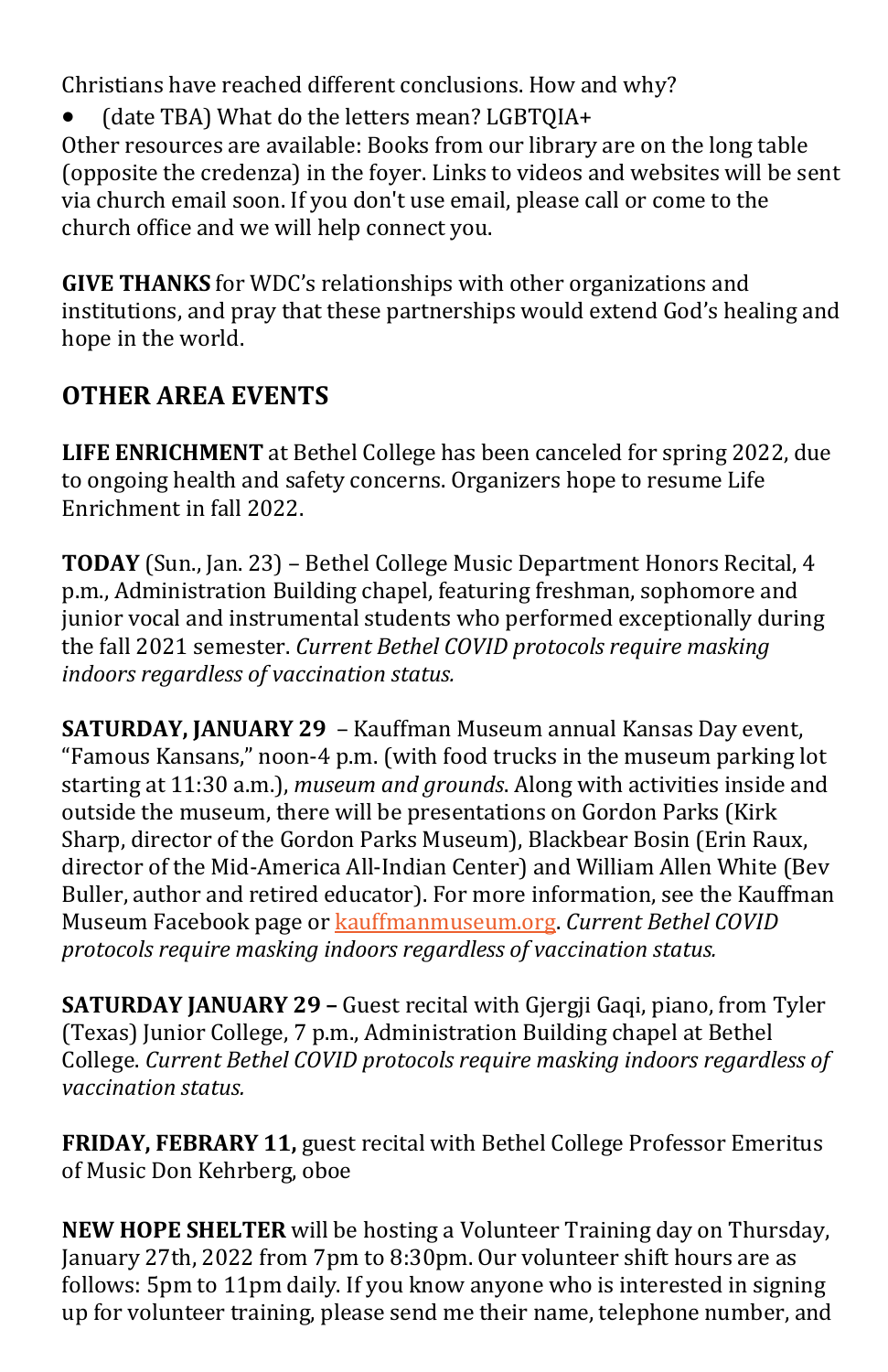email address. Please let me know no later than Tuesday, January 25th, 2022. Thank you and have a blessed day! Shonda M Suddeth Shelter/ Volunteer Coordinator (316) 283-7711 [shonda@newhope](mailto:Brian@newhope-shelter.org)-shelter.org

**WANTED** for the Kansas MCC Sale General Auction: Cars, Trucks, Tractors, Motorcycles, Campers, etc. Call Jerry Toews, 620-367-8257, for details and pickup NOW so we have time to get them cleaned up and ready for the sale in April. ALL proceeds go to MCC. We usually get GOOD prices for your donations. Help make a difference in the lives of those struggling around the world through MCC. Thank you!

高兴 Have a great week!